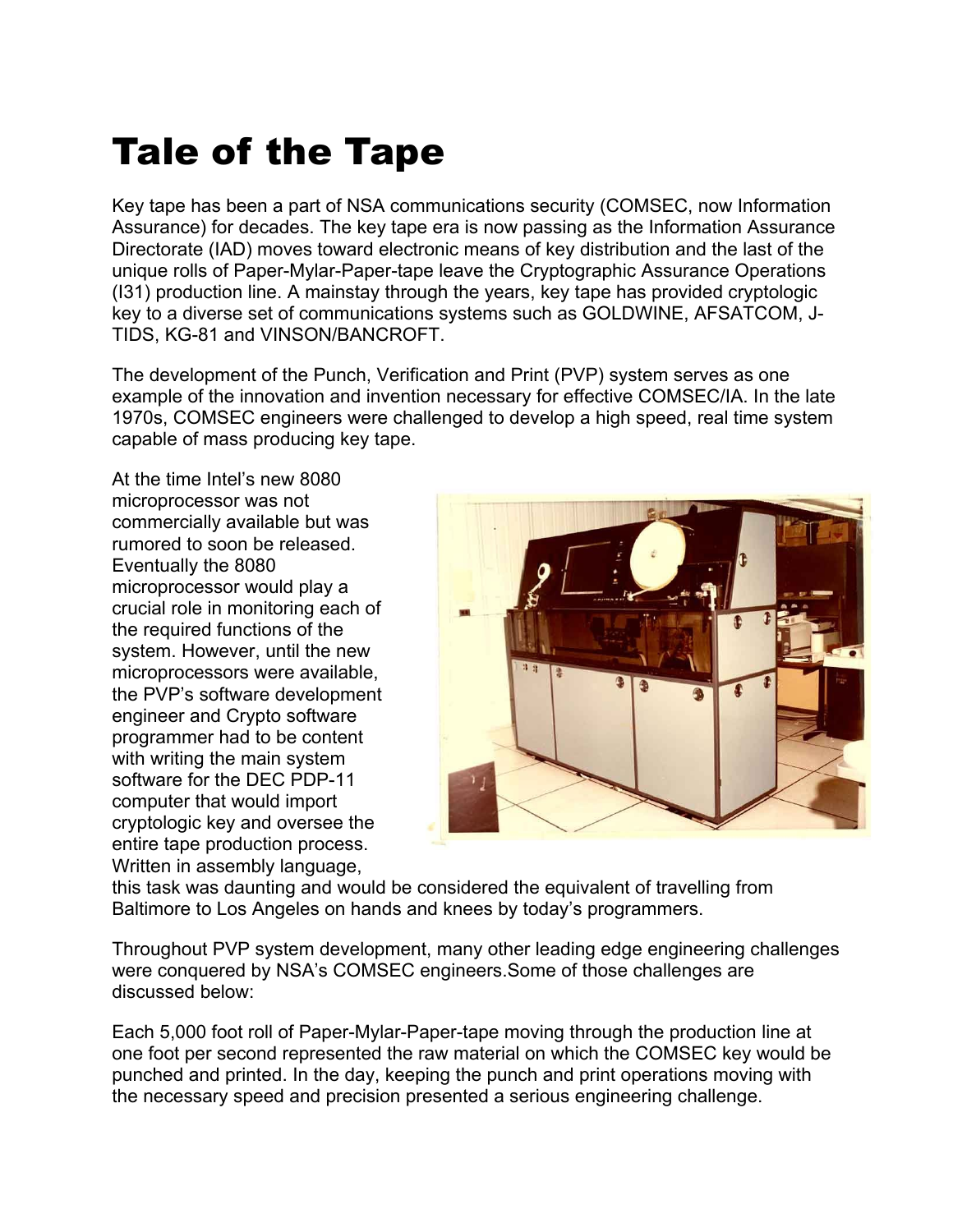Borrowing from the technology of magnetic tape drives, the development team came up with vacuum wells which were incorporated into the system to physically regulate the flow of the unique Paper-Mylar-Paper-tape. In fact the Paper-Mylar-Paper-tape itself was specially produced by Emerald Technologies and ROI/TIKA Tape specifically for NSA and consisted of a layer of Mylar sandwiched between two layers of paper tape. This yielded a product that was so durable it could reliably withstand the harshest of operational environments ranging from the tropics to the arctic.

The 1" width of the paper tape required three offset dot matrix print heads whose operation had to be synchronized to the speed of the tape flowing through the system and aligned such that the final printed identification data read as if printed by a single print head. Introduction of the newly arrived microprocessors that monitored, controlled and verified printing in coordination with the PDP-11 presented a solution to this challenge. The microprocessors provided the improvements in processing speed necessary to keep up with tape production speeds. NSA's use of the microprocessors as control devices was beyond the state of the art for the time, a fact that was later independently confirmed at Stanford University.

Long before toner cartridges became the standard ink dispenser in printers, ribbons were stamped by the print heads to place ink on paper. At some point during any print operation the ribbon had to reverse direction to maximize print ribbon integrity. However, the PVP print heads moved so fast that in the time it took the print ribbon to reverse course the ink on the ribbon would be exhausted and characters would fail to print on the tape. This situation led to the further development of code which could anticipate the end of a ribbon and launch the reversal process in time to avoid destroying a ribbon and stopping production.

Ease of operation and minimization of downtime are critical concerns of any production line. Key tape production, nor the PVP that controlled production, was no exception.During early design reviews it was discovered that many equipment operators could not type, a fact that would greatly slow production if they had to enter the industry standard production control commands through a computer console. With this knowledge in hand, computer programs were written to detect and alert operators of production anomalies by marking the tape accordingly and continuing production without direct human intervention (i.e., noting where the error occurred and automatically repunching/reprinting the erroneous segment of tape). With the innovation of control software into the key tape system, the PVP could be controlled with a simple Stop/Go button. Maintenance was improved by embedding the 8080 microprocessors within the PVP to independently monitor every function and provide maintainers a quick assessment of any malfunctioning process (much like today's automobile mechanics relay on diagnostic tools to tell them what part of a car needs attention). Both of these innovations were highly dependent on the processor speeds achieved by the new microelectronics.

For decades the protection of many of the nation's military and strategic secrets have depended upon a cryptologic product known as key tape. With an era coming to a close, it's easy to see how the foresight that introduced early microelectronics into a